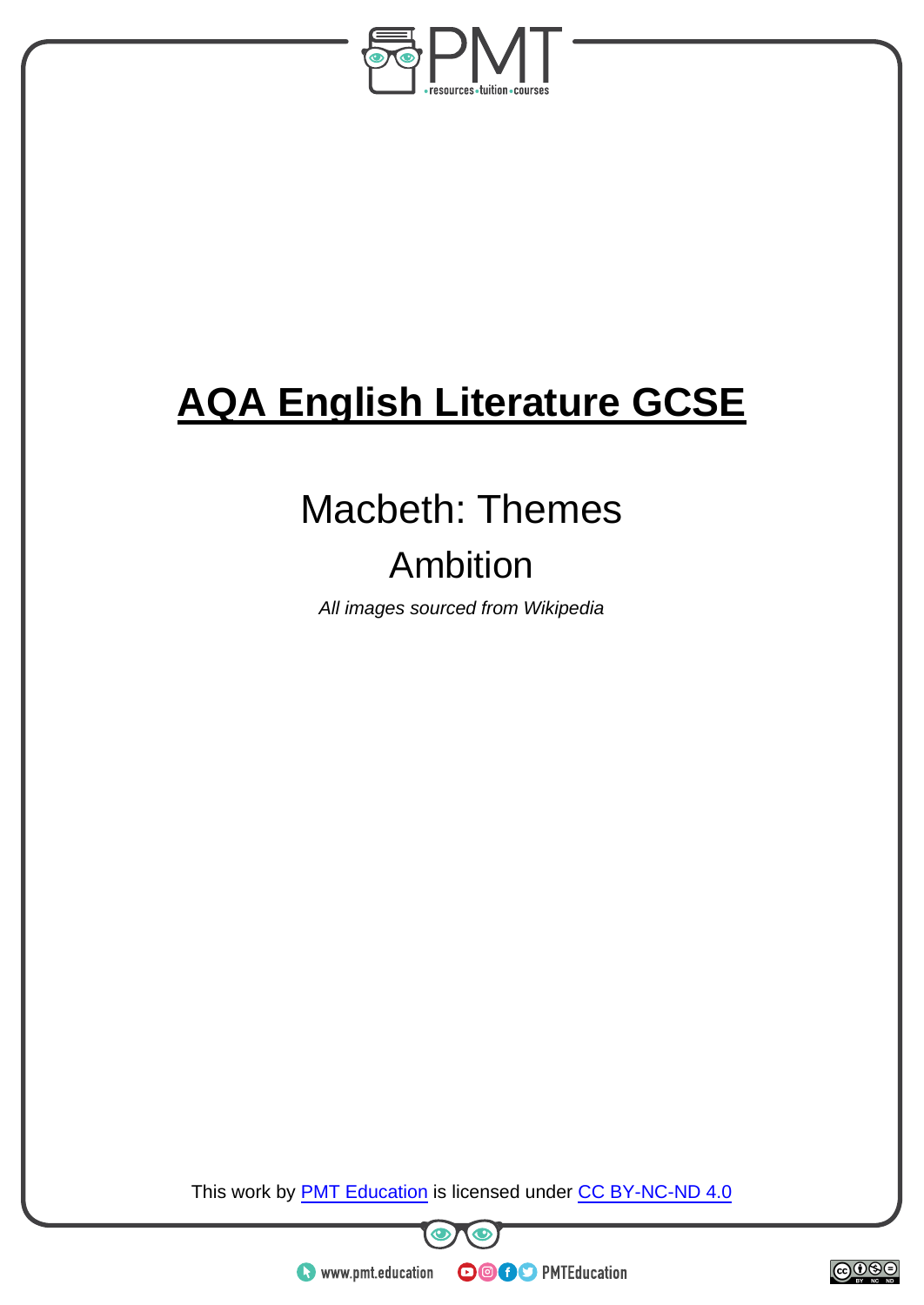

## **Ambition**

The plot of *Macbeth* is propelled forwards by the Macbeths' **manipulative ambition**; both centre their actions around their ultimate desire for Macbeth to become king. Both characters exploit those around them in order to improve their position in the **social hierarchy** and are spurred on by the prophecies of the three Witches. Ambition is seen as **corrupting** and causes Macbeth to lose his **nobility** and ultimately become intensely violent. Nevertheless, both he and his wife suffer deep remorse and guilt over their actions - causing Lady Macbeth to ultimately kill herself. *Macbeth* in some senses is a **dramatic representation** of the



```
https://wellcomecollection.org/works/x7yg6q2t CC-BY-4.0
```
**devastating psychological consequences** of pursuing one's ambitions without any regard for morality.

## Historical context

Macbeth was (most likely) written in 1606, at the start of the **Jacobean** period. At that time, **societal status** was intensely important. A rigid **class system** and **intricate social hierarchy** meant that people, particularly those belonging to the upper echelons of society, valued titles highly.

- $\rightarrow$  This explains partly why, when told he will potentially become the Thane of Cawdor and then a king, Macbeth takes this incredibly seriously.
- $\rightarrow$  A lot of the tension in the play is caused by a battle over names and titles, as many of the characters are ambitious and keen to increase their social standing.

Modern Western society with its **individualistic values** treats ambition as a good quality. In contrast, in Jacobean and Elizabethan England ambition would have generally been treated as a dangerous quality to possess. Many people in Elizabethan and Jacobean times believed in the Divine Order, or **Great Chain of Being**, as it was alternatively called. According to the Great Chain of Being, everything in the universe has a specific place and rank in order of their perceived importance and spiritual nature. Rocks are at the bottom of this chain, and God is at the top. The King is the highest ranked earthly being. This order, as the name suggests, was believed to be divinely ordained. Anyone trying to rise above their rank was therefore believed to be going against God. Thus, in Elizabethan and Jacobean England, **ambition was equated with sin**.

# **Macbeth**

The entire play explores the **titular** character's quest to fulfil his ambitions, which he describes as: *"black and deep desires" (A1.S4)*. Through Macbeth, Shakespeare explores whether ambition is useful, and how it relates to fate:

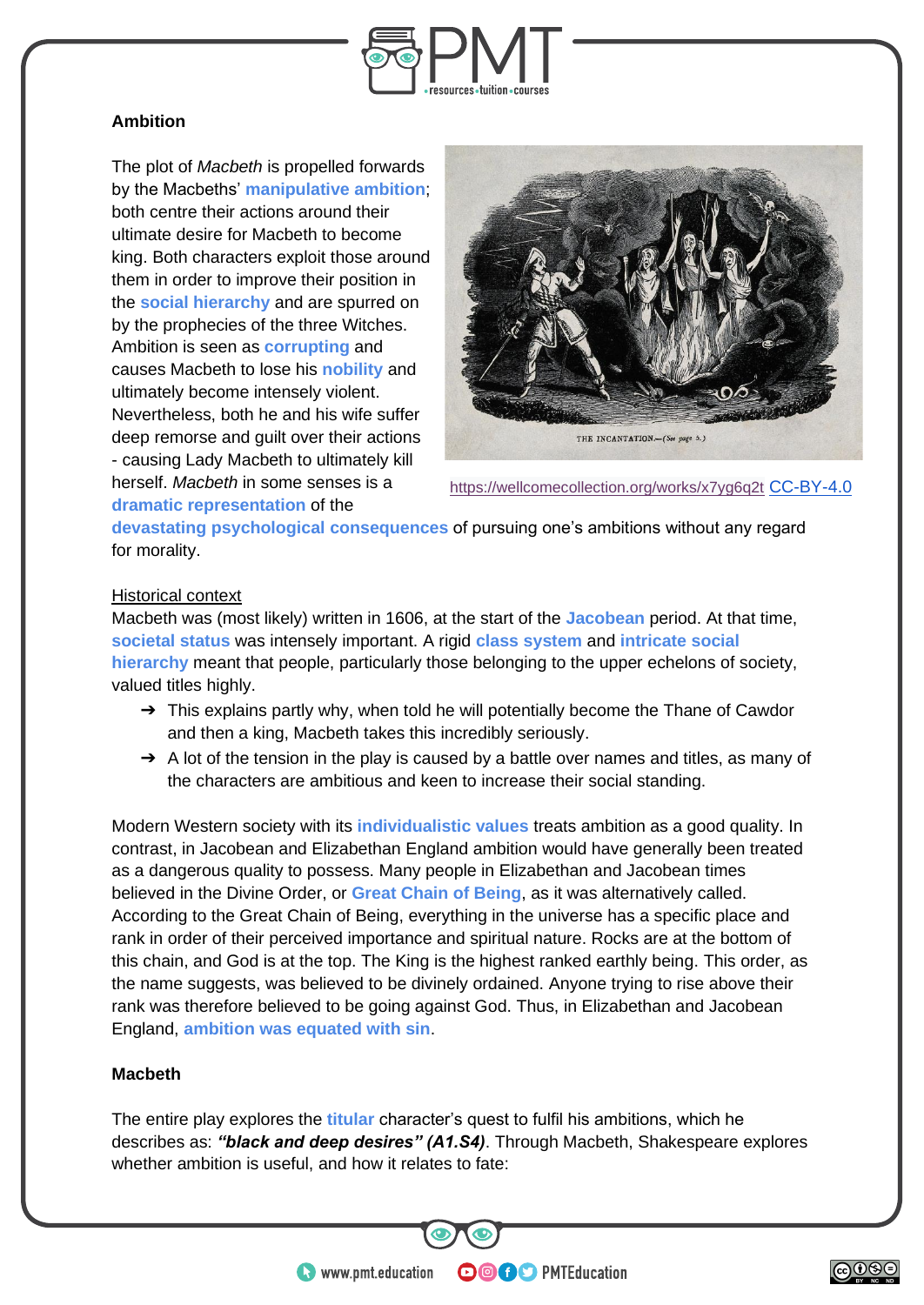

- $\rightarrow$  Is ambition useful in any situation?
- **→** Or are events just bound to occur regardless?
- ➔ **Two key sources of Macbeth's ambition are the Witches prophecy, and his wife, Lady Macbeth.**

#### Effect of the Witches

When Macbeth initially meets with the Witches in Act One. During their meeting the Witches reveal their prophecies to him. Although they don't mention murder, Macbeth's thoughts jump ahead to the possibility of killing the King: *"My thought, whose murder yet is but fantastical // Shakes so my single state of man // That function is smother'd in surmise // and nothing is but what is not" (A1.S3)*.

## Tragic Flaw

One characteristic of Shakespearean tragedy is that **all protagonists have a tragic or fatal flaw** (translated from the Greek word *hamartia*). Characters' tragic flaws set in action a chain of events in which felicity is changed into disaster. Macbeth's **insatiable ambition** is his tragic flaw. Macbeth is willing to give up everything to become king. The murders that he and his wife commit cause both to grow mad with guilt. One reflection of Macbeth's madness is when he begins experiencing visions of the bloody knife: *"a dagger of the mind, a false creation" (A2.S1)*, which shows how the consequences of his ambition has caused him mental distress and near insanity.

## Murder

Arguably, it is Macbeth's ambition which ultimately leads him to murder Duncan: he sees it as the only option to continue on his ambitious path. In the final scene of Act One, Macbeth admits that it's only his ambition for power that leads him to wanting to kill his King: *"I have no spur // To prick the sides of my intent, but only // Vaulting ambition, which o'erleaps itself // And falls on the other" (A1.S7)*.

- $\rightarrow$  He compares his current situation to horse riding; **ambition is the metaphorical spur** he, the rider, uses to motivate his horse (i.e. make his plans a reality).
- $\rightarrow$  However, as he notes, a horse rider may overestimate their ability when trying to clear an obstacle and consequently fall down. Macbeth's admission **foreshadows** his tragic end.



[https://wellcomecollection.org/works/z2zc](https://wellcomecollection.org/works/z2zcmd65) [md65](https://wellcomecollection.org/works/z2zcmd65) [CC-BY-4.0](https://creativecommons.org/licenses/by/4.0/)

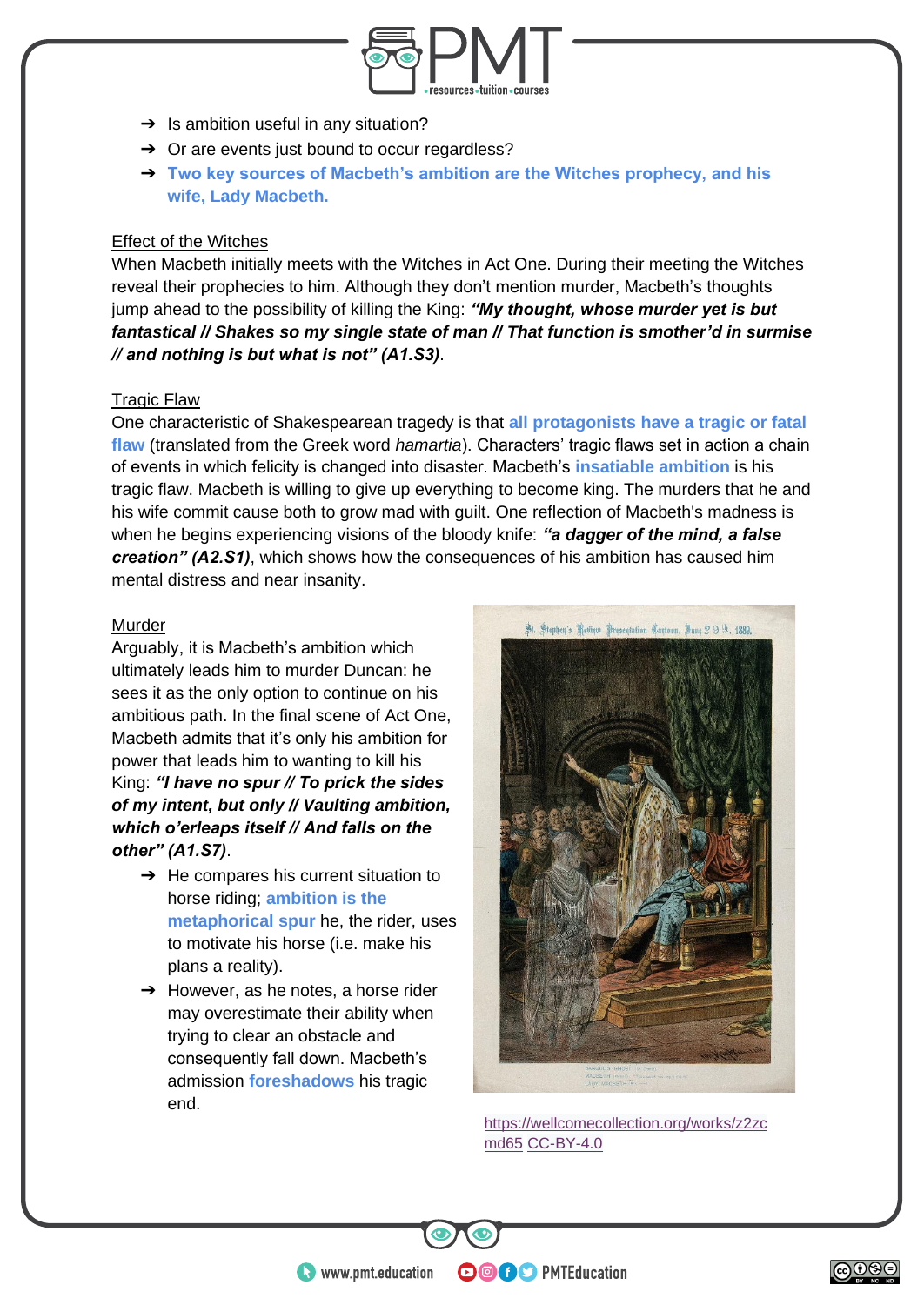

Upon discovering Duncan dead in Act Two, it's implied that Duncan's children are the murderers, and Ross exclaims: *"Gainst nature still! // Thriftless ambition, that will ravin up // Thine own lives' means!" (A2.S4)*.

- ➔ Therefore, Duncan's children are going a *"[a]gainst nature*" in killing their father, simply in the pursuit of their supposed ambition. The audience is obviously aware that it was in fact Macbeth who killed Duncan; so it questions whether it is also against nature for Macbeth to kill someone he respected and was indebted to, just in the hope of fulfilling his ambition. Ross' exclamation also implies that ambition is an **unnatural phenomenon**.
- ➔ He justifies all his actions in Act Three, arguing that they're *"For mine own good" (A3.S4)*.





<http://luna.folger.edu/luna/servlet/s/e4pb4n> [CC-BY-SA-](https://commons.wikimedia.org/wiki/Category:CC-BY-SA-4.0)[4.0](https://commons.wikimedia.org/wiki/Category:CC-BY-SA-4.0)

Alongside the three Witches' prophecy, Lady Macbeth is seen as the other motivator of Macbeth's ambition to **usurp the crown**. She **relentlessly criticises his actions and lack of masculinity**, and it is her attitude which arguably leads him to kill Duncan. However, this ambition contributes to her own insanity and she eventually commits suicide.

Similarly to her husband, when Lady Macbeth first hears of the Witches' prophecies, her mind immediately jumps to murder. She has both the ambition and the confidence to act on her desires, but doubts her husband's capacities to do so. This is expressed in her **soliloquy**: *"Yet I do fear thy nature; // It is too full o' th' milk of human kindness // To catch the nearest way. Thou wouldst be great, // Art not without ambition, but without // The illness should attend it." (A1.S5)*

 $\rightarrow$  This is one of Lady Macbeth's most famous quotes, and she says it in Act One, Scene Five, when we are first introduced to her. Shakespeare may have chosen to have her say these words when she is first introduced to the

audience in order to **foreground** the fact that Lady Macbeth's **defining trait** is her ambition. In contrast, we are introduced to Macbeth when he is in battle, which might

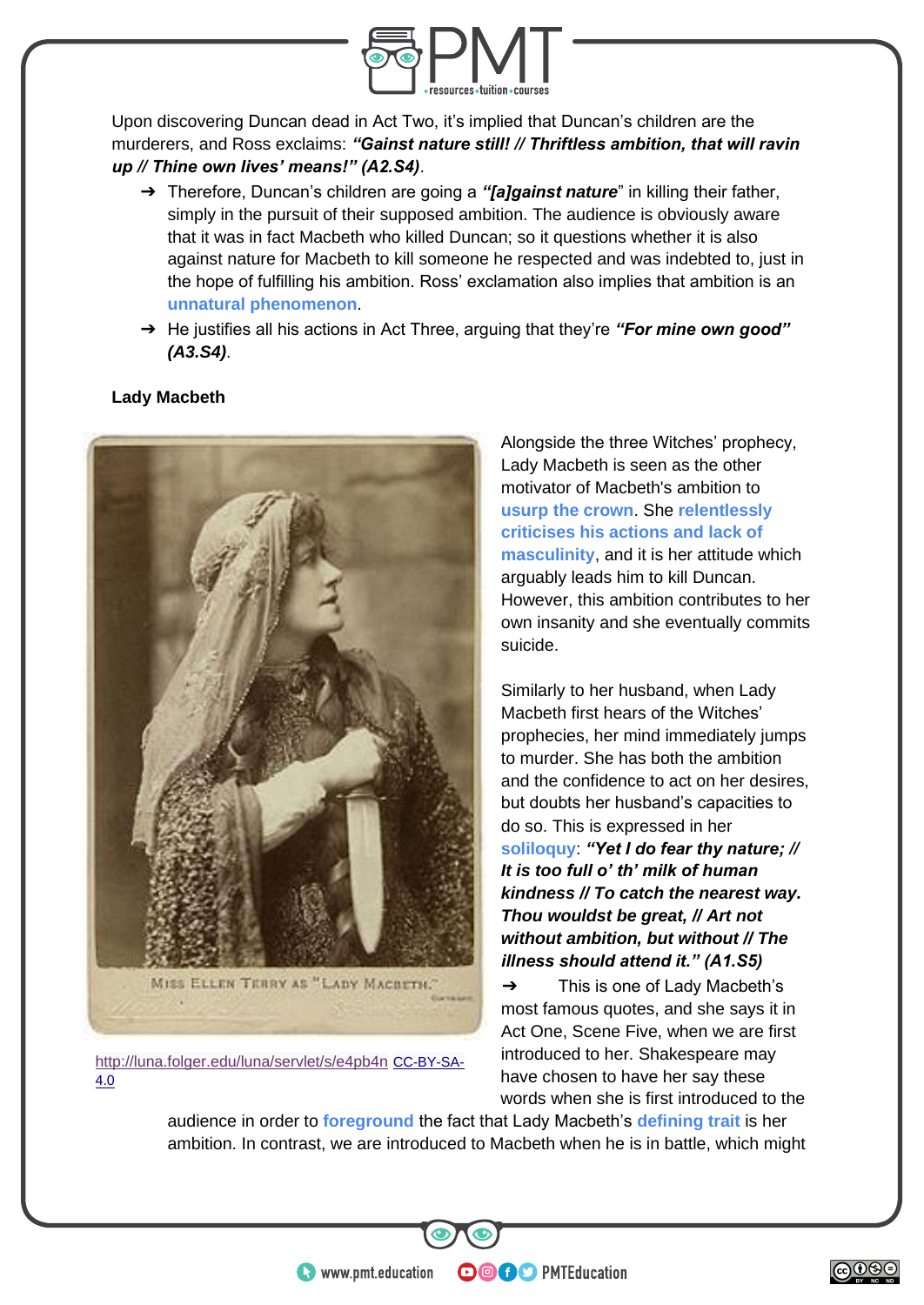

have suggested to Jacobean audiences that he is brave and noble (at least superficially or initially so).

- ➔ Lady Macbeth can be seen as the **ultimate catalyst** for the plot, spurring her husband to commit murder.
- $\rightarrow$  In the above quote, Shakespeare implies that Lady Macbeth believes that you can only act on your ambitions and achieve greatness when you sacrifice or ignore their **moral compass.** She doubts Macbeth's ability to do this; according to her judgement he is "*too full o' th' milk of human kindness // To catch the nearest way"* or, in other words, do what (supposedly) needs to be done.
- ➔ Evil is **equated with** *"illness"* in this quote. Lady Macbeth's words suggest that she believes pursuing one's ambitions generally necessitates doing evil deeds; evil and ambition and intimately linked.

#### **Masculinity**

Lady Macbeth, as a woman, would've been socially pressured to appear less ambitious and encouraged to hide her desires.

 $\rightarrow$  However, while Lady Macbeth only encourages her husband to carry out Duncan's murder and does not herself commit it, she can be viewed as more ruthless and single-minded in her ambition than Macbeth. After Macbeth receives the Witches' original prophecy, he is not satisfied or resolved to act on it and seeks his wife's counsel. Lady Macbeth then *"pour[s her] spirit into [his] ear"* **(A1.S5.L24)**



[https://wellcomeimages.org/indexplus/obf\\_image](https://wellcomeimages.org/indexplus/obf_images/2a/43/7e6b74219543ede731ceca645d12.jpg) [s/2a/43/7e6b74219543ede731ceca645d12.jpg](https://wellcomeimages.org/indexplus/obf_images/2a/43/7e6b74219543ede731ceca645d12.jpg) [CC-BY-4.0](https://creativecommons.org/licenses/by/4.0/)

and directs his actions, all the while **persistently questioning his manhood**. Thus, while she **uses gender norms to shame Macbeth** into committing murder, the **power dynamic** between them is uncommon for the day - a wife would have been expected to be submissive and accepting of her husband's orders. In a reversal of this, Lady Macbeth wields power over Macbeth and directs his actions. For this reason and as well as due to her ruthless ambition, Lady Macbeth would have been viewed as a **masculine character**. A Jacobean audience might have been inclined to view her particularly negatively on the assumption that she is untrustworthy because she does not conform to **accepted gender norms**.

#### **Desire for power**

Shakespeare demonstrates in his play that overwhelming ambition leads to loss and suffering. Both Macbeth and Lady Macbeth end up dead, and prior to their deaths they are less powerful and less happy than they were at the beginning of the play. However, while desire for power ultimately corrupts both characters, it also **drives the plot**.